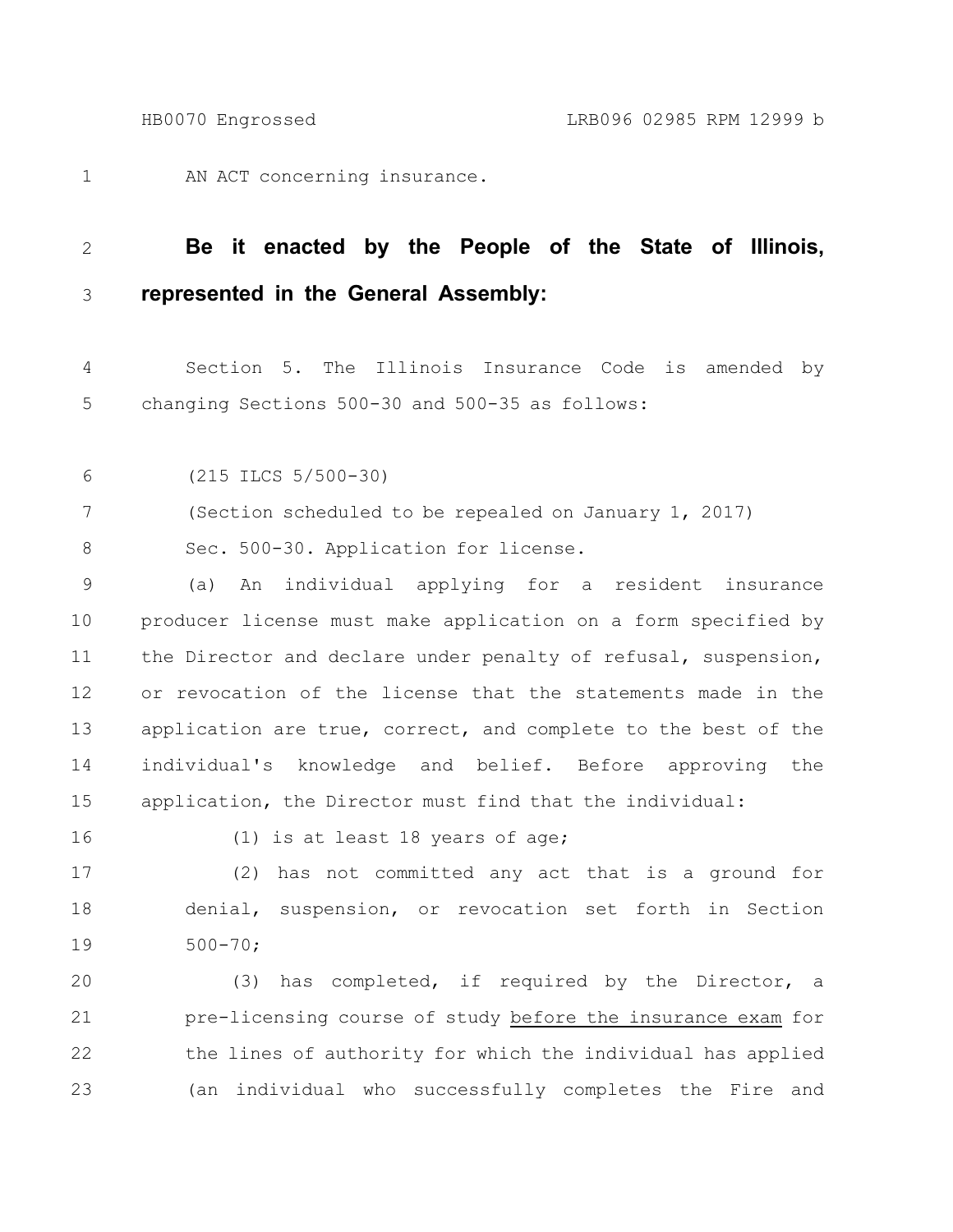HB0070 Engrossed - 2 - LRB096 02985 RPM 12999 b

- Casualty pre-licensing courses also meets the requirements for Personal Lines-Property and Casualty); 1 2
- 3

4

5

(4) has paid the fees set forth in Section 500-135; and (5) has successfully passed the examinations for the lines of authority for which the person has applied.

(b) A pre-licensing course of study for each class of insurance for which an insurance producer license is requested must be established in accordance with rules prescribed by the Director and must consist of the following minimum hours: 6 7 8 9

Class of Insurance Number of Hours Life (Class 1 (a))  $20 \frac{15.0}{15.0}$ Accident and Health (Class  $1(b)$  or  $2(a)$ ) 20  $15.0$ Fire (Class 3)  $20 \frac{15.0}{15.0}$  $\frac{20}{15.0}$  20 15.0 Personal Lines-Property Casualty 20 15.0 Motor Vehicle (Class 2(b) or 3(e)) 12.5  $7.5$ 10 11 12 13 14 15 16 17

7.5 hours of each pre-licensing course must be completed in a classroom setting, except Motor Vehicle, which would require 5 hours in a classroom setting. 18 19 20

Rulemaking authority to implement this amendatory Act of the 96th General Assembly, if any, is conditioned on the rules being adopted in accordance with all provisions of the Illinois Administrative Procedure Act and all rules and procedures of the Joint Committee on Administrative Rules; any purported rule not so adopted, for whatever reason, is unauthorized. 21 22 23 24 25 26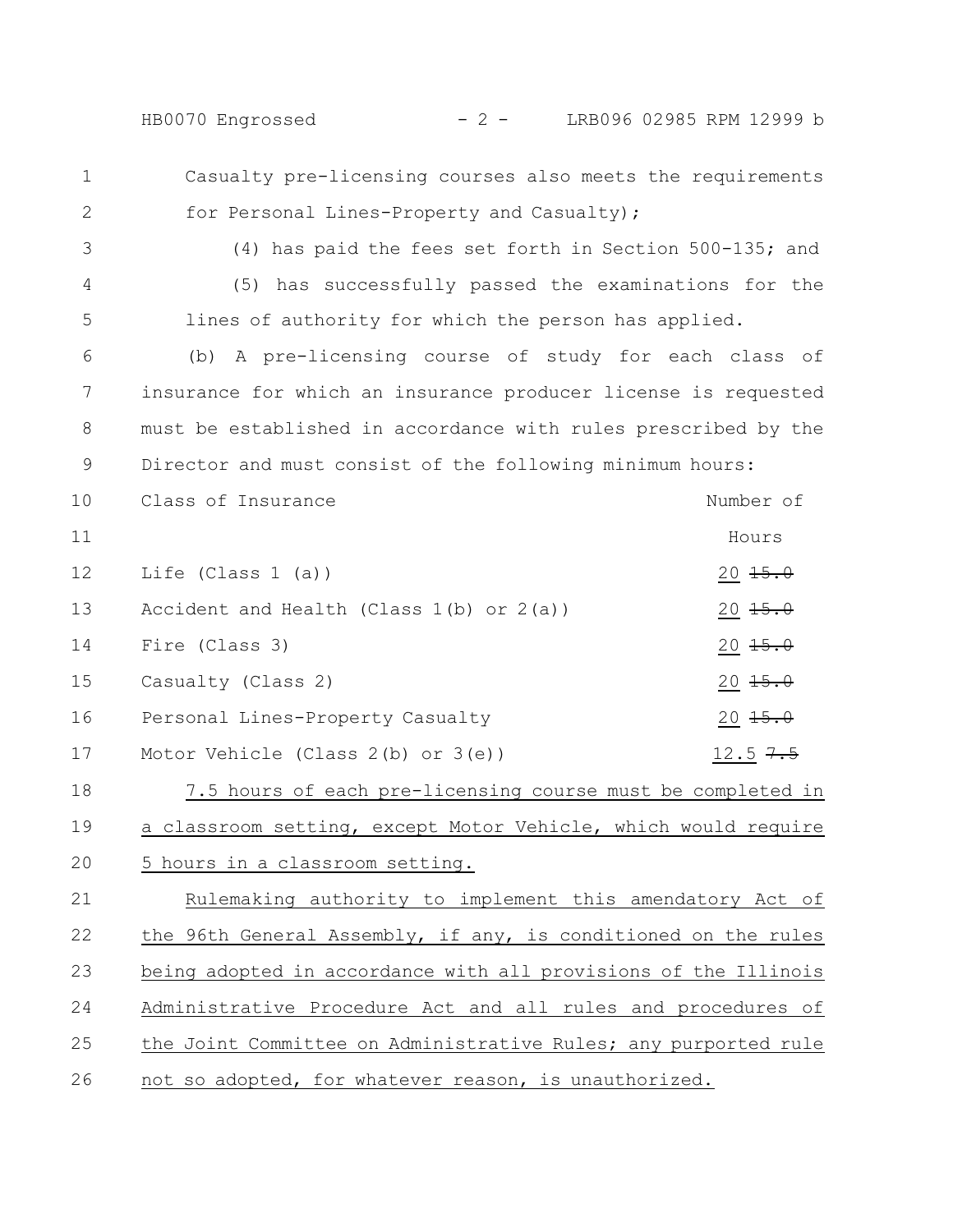HB0070 Engrossed - 3 - LRB096 02985 RPM 12999 b

(c) A business entity acting as an insurance producer must obtain an insurance producer license. Application must be made using the Uniform Business Entity Application. Before approving the application, the Director must find that: 1 2 3 4

5

6

(1) the business entity has paid the fees set forth in Section 500-135; and

(2) the business entity has designated a licensed producer responsible for the business entity's compliance with the insurance laws and rules of this State. 7 8 9

(d) The Director may require any documents reasonably necessary to verify the information contained in an application. 10 11 12

(Source: P.A. 92-386, eff. 1-1-02.) 13

(215 ILCS 5/500-35) 14

(Section scheduled to be repealed on January 1, 2017) 15

Sec. 500-35. License. 16

(a) Unless denied a license pursuant to Section 500-70, persons who have met the requirements of Sections 500-25 and 500-30 shall be issued a 2-year insurance producer license. An insurance producer may receive qualification for a license in one or more of the following lines of authority: 17 18 19 20 21

(1) Life: insurance coverage on human lives including benefits of endowment and annuities, and may include benefits in the event of death or dismemberment by accident and benefits for disability income. 22 23 24 25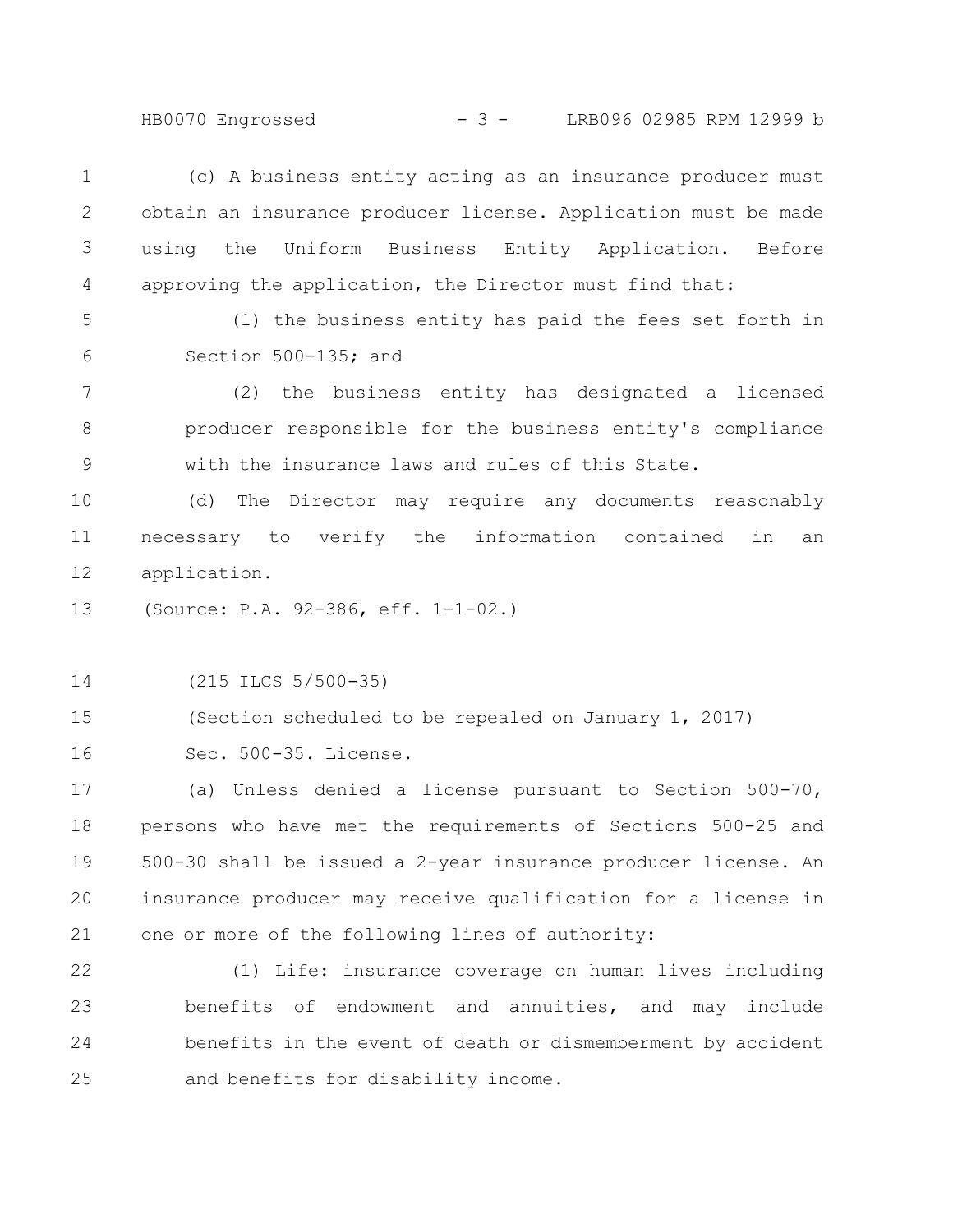(2) Variable life and variable annuity products: insurance coverage provided under variable life insurance contracts and variable annuities. 1 2 3

(3) Accident and health or sickness: insurance coverage for sickness, bodily injury, or accidental death and may include benefits for disability income. 4 5 6

(4) Property: insurance coverage for the direct or consequential loss or damage to property of every kind. 7 8

(5) Casualty: insurance coverage against legal liability, including that for death, injury, or disability or damage to real or personal property. 9 10 11

(6) Personal lines: property and casualty insurance coverage sold to individuals and families for primarily noncommercial purposes. 12 13 14

(7) Any other line of insurance permitted under State laws or rules. 15 16

(b) An insurance producer license shall remain in effect unless revoked or suspended as long as the fee set forth in Section 500-135 is paid and education requirements for resident individual producers are met by the due date. 17 18 19 20

(1) Before each license renewal, an insurance producer must satisfactorily complete at least 24 30 hours of course study in accordance with rules prescribed by the Director. Three of the 24 hours of course study must consist of classroom ethics instruction. The Director may not approve a course of study unless the course provides for classroom, 21 22 23 24 25 26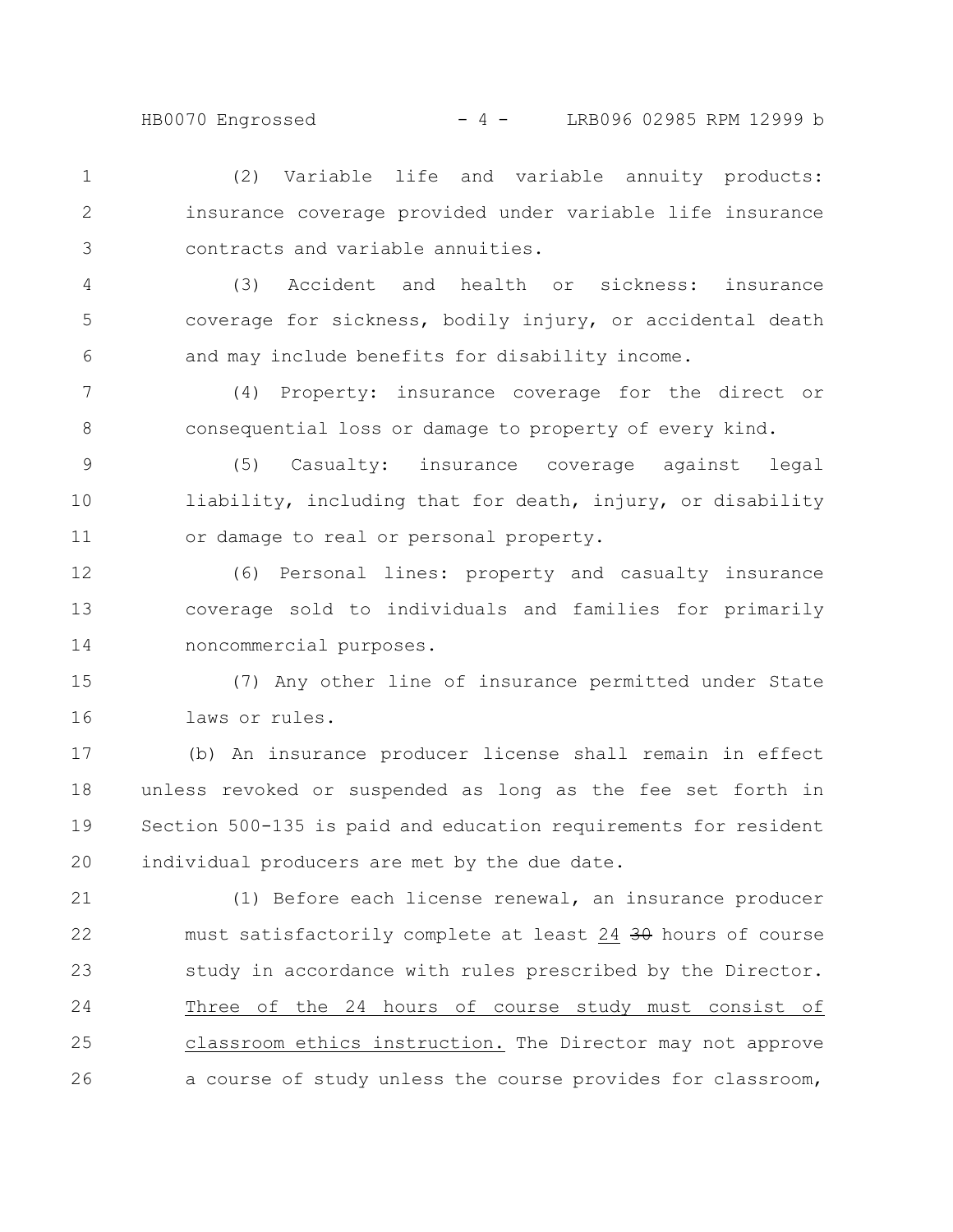HB0070 Engrossed - 5 - LRB096 02985 RPM 12999 b

seminar, or self-study instruction methods. A course given in a combination instruction method of classroom or seminar and self-study shall be deemed to be a self-study course unless the classroom or seminar certified hours meets or exceeds two-thirds of total hours certified for the course. The self-study material used in the combination course must be directly related to and complement the classroom portion of the course in order to be considered for credit. An instruction method other than classroom or seminar shall be considered as self-study methodology. Self-study credit hours require the successful completion of an examination covering the self-study material. The examination may not be self-evaluated. However, if the self-study material is completed through the use of an approved computerized interactive format whereby the computer validates the successful completion of the self-study material, no additional examination is required. The self-study credit hours contained in a certified course shall be considered classroom hours when at least two-thirds of the hours are given as classroom or seminar instruction. 1 2 3 4 5 6 7 8 9 10 11 12 13 14 15 16 17 18 19 20

Rulemaking authority to implement this amendatory Act of the 96th General Assembly, if any, is conditioned on the rules being adopted in accordance with all provisions of the Illinois Administrative Procedure Act and all rules and procedures of the Joint Committee on Administrative Rules; any purported rule not so adopted, for whatever reason, is 21 22 23 24 25 26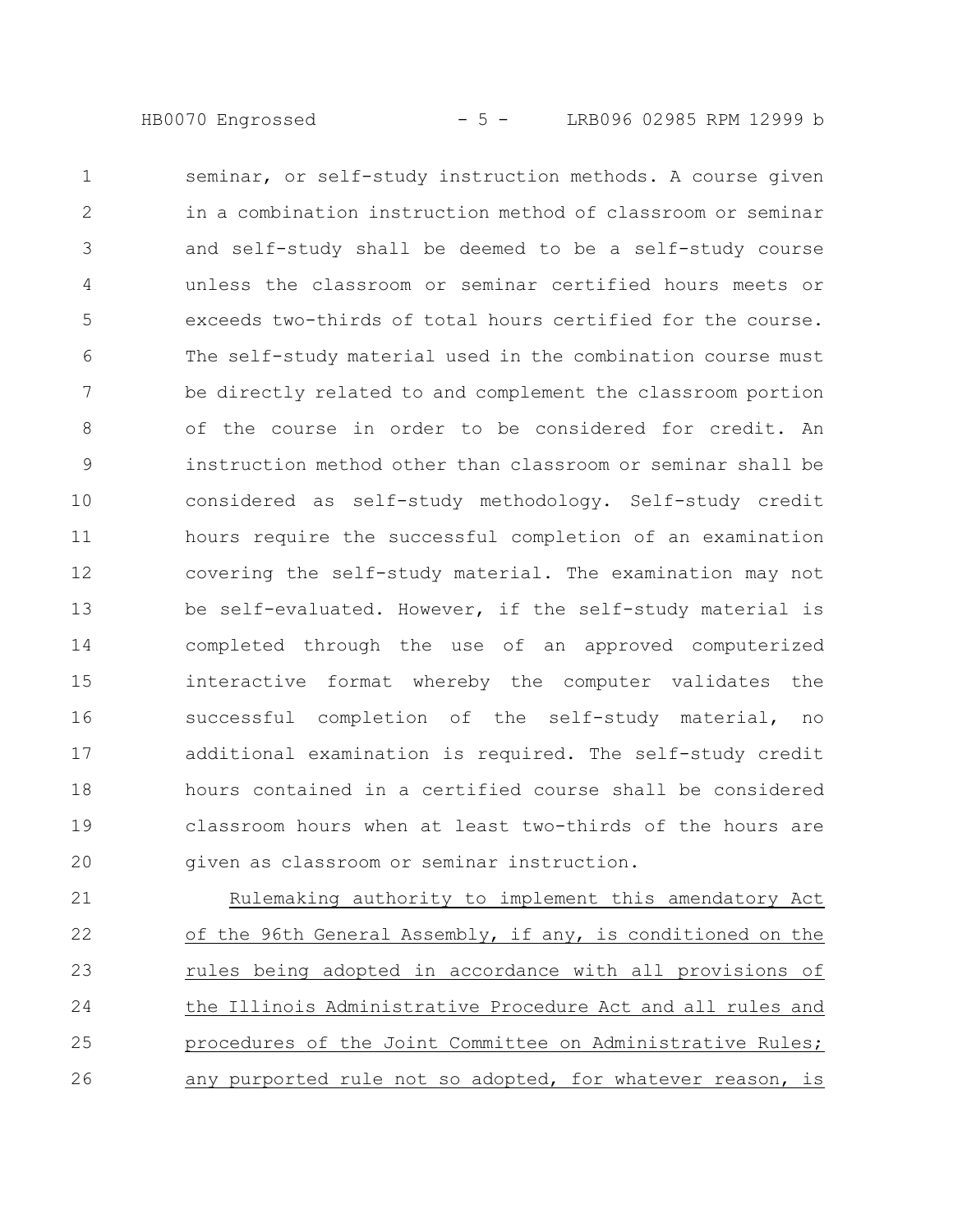HB0070 Engrossed - 6 - LRB096 02985 RPM 12999 b

unauthorized. 1

(2) An insurance producer license automatically terminates when an insurance producer fails to successfully meet the requirements of item (1) of subsection (b) of this Section. The producer must complete the course in advance of the renewal date to allow the education provider time to report the credit to the Department. 2 3 4 5 6 7 8

(c) A provider of a pre-licensing or continuing education course required by Section 500-30 and this Section must pay a registration fee and a course certification fee for each course being certified as provided by Section 500-135. 9 10 11 12

(d) An individual insurance producer who allows his or her license to lapse may, within 12 months after the due date of the renewal fee, be issued a license without the necessity of passing a written examination. However, a penalty in the amount of double the unpaid renewal fee shall be required after the due date. 13 14 15 16 17 18

(e) A licensed insurance producer who is unable to comply with license renewal procedures due to military service may request a waiver of those procedures. 19 20 21

(f) The license must contain the licensee's name, address, and personal identification number, the date of issuance, the lines of authority, the expiration date, and any other information the Director deems necessary. 22 23 24 25

(g) Licensees must inform the Director by any means 26